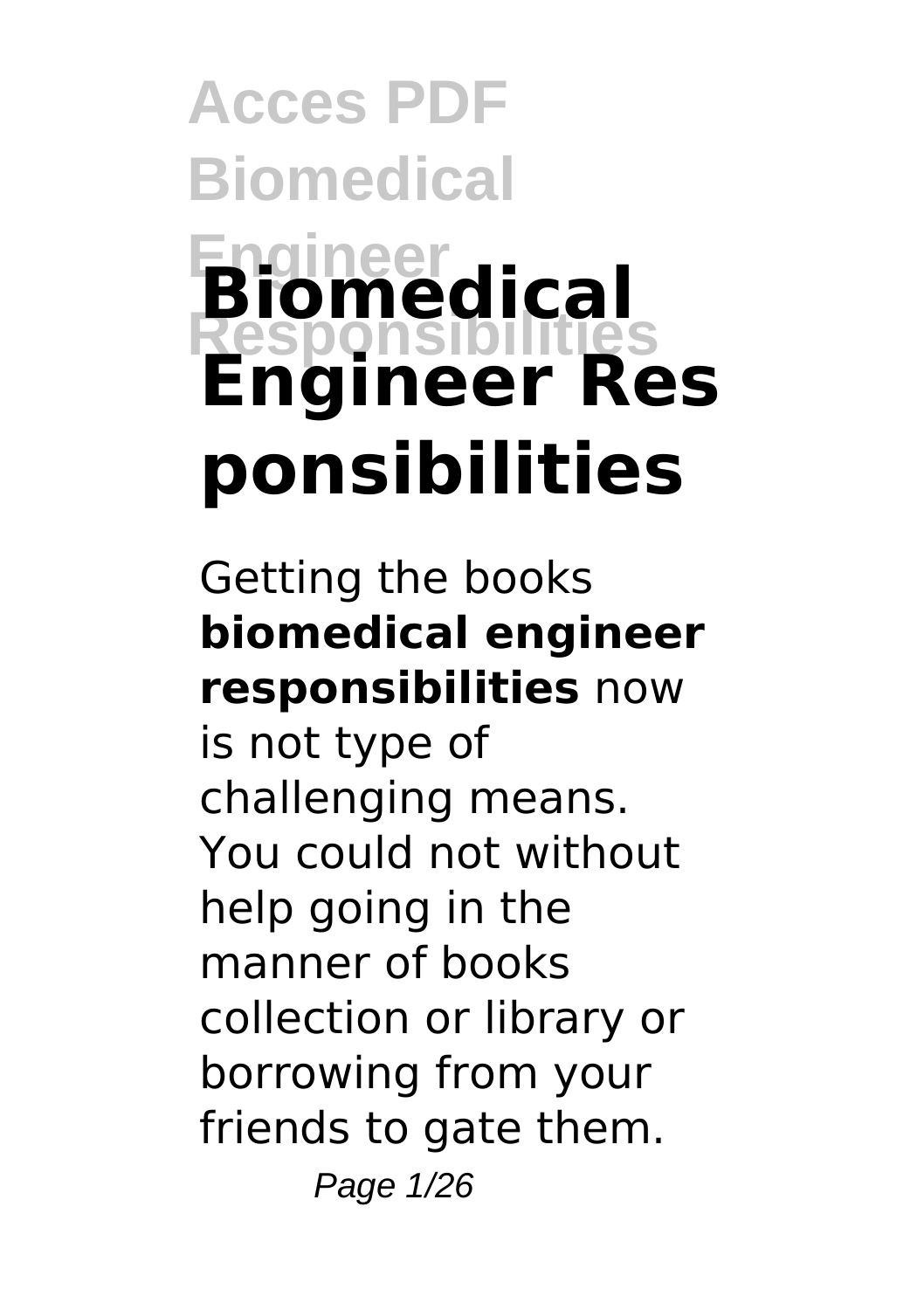**Engineer** This is an agreed simple means to  $ies$ specifically acquire guide by on-line. This online message biomedical engineer responsibilities can be one of the options to accompany you later than having new time.

It will not waste your time. understand me, the e-book will extremely manner you supplementary event to read. Just invest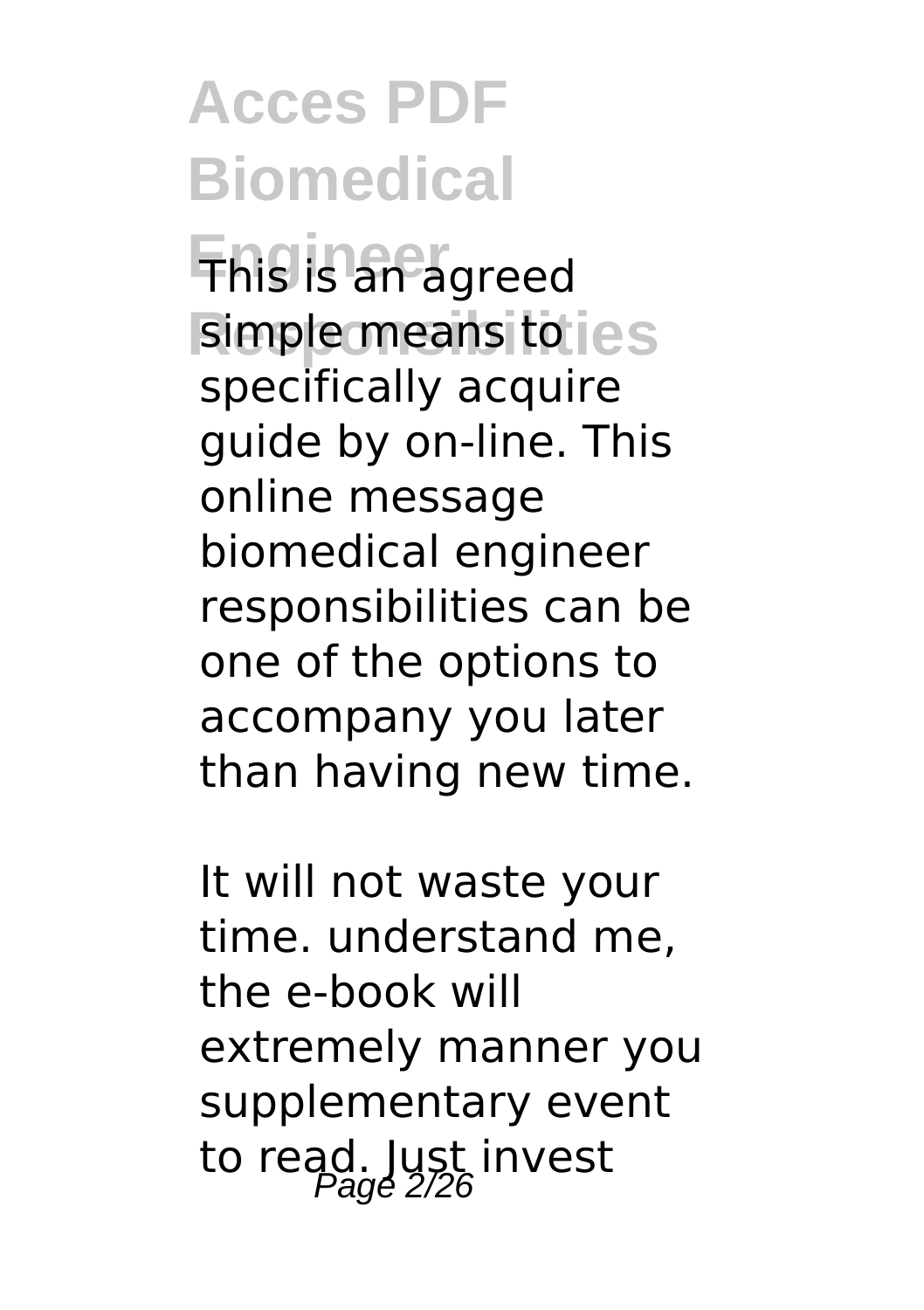**Fittle times** to entrance **Responsibilities** this on-line message **biomedical engineer responsibilities** as capably as review them wherever you are now.

OHFB is a free Kindle book website that gathers all the free Kindle books from Amazon and gives you some excellent search features so you can easily find your next great read.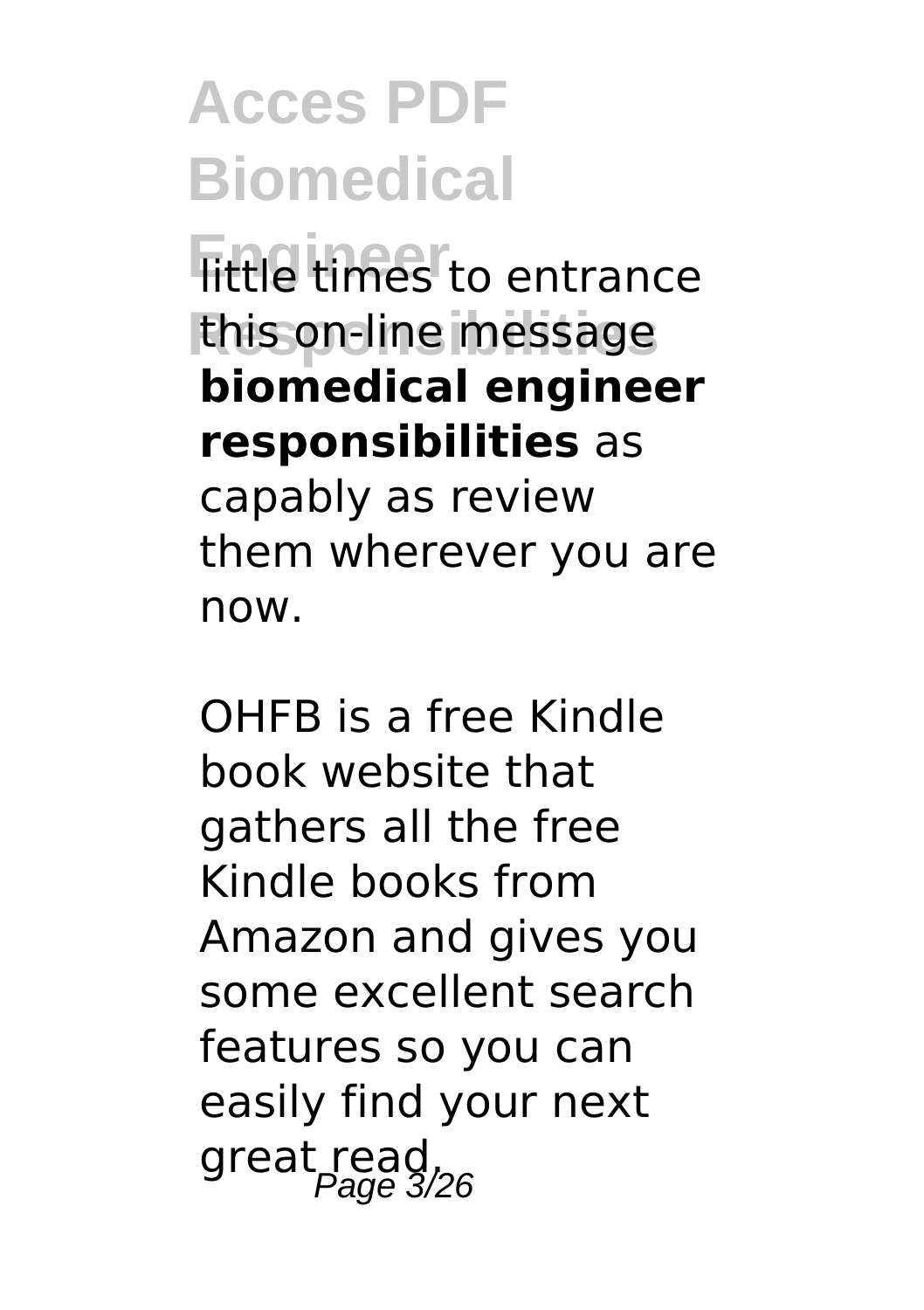## **Acces PDF Biomedical Engineer**

### **Responsibilities Biomedical Engineer Responsibilities**

A biomedical engineer deals with constructing and designing medical equipment, devices, and software. They use their knowledge base of math, engineering, and physics to meet the needs of healthcare and medical industries. The profession of a biomedical engineer is highly demanded and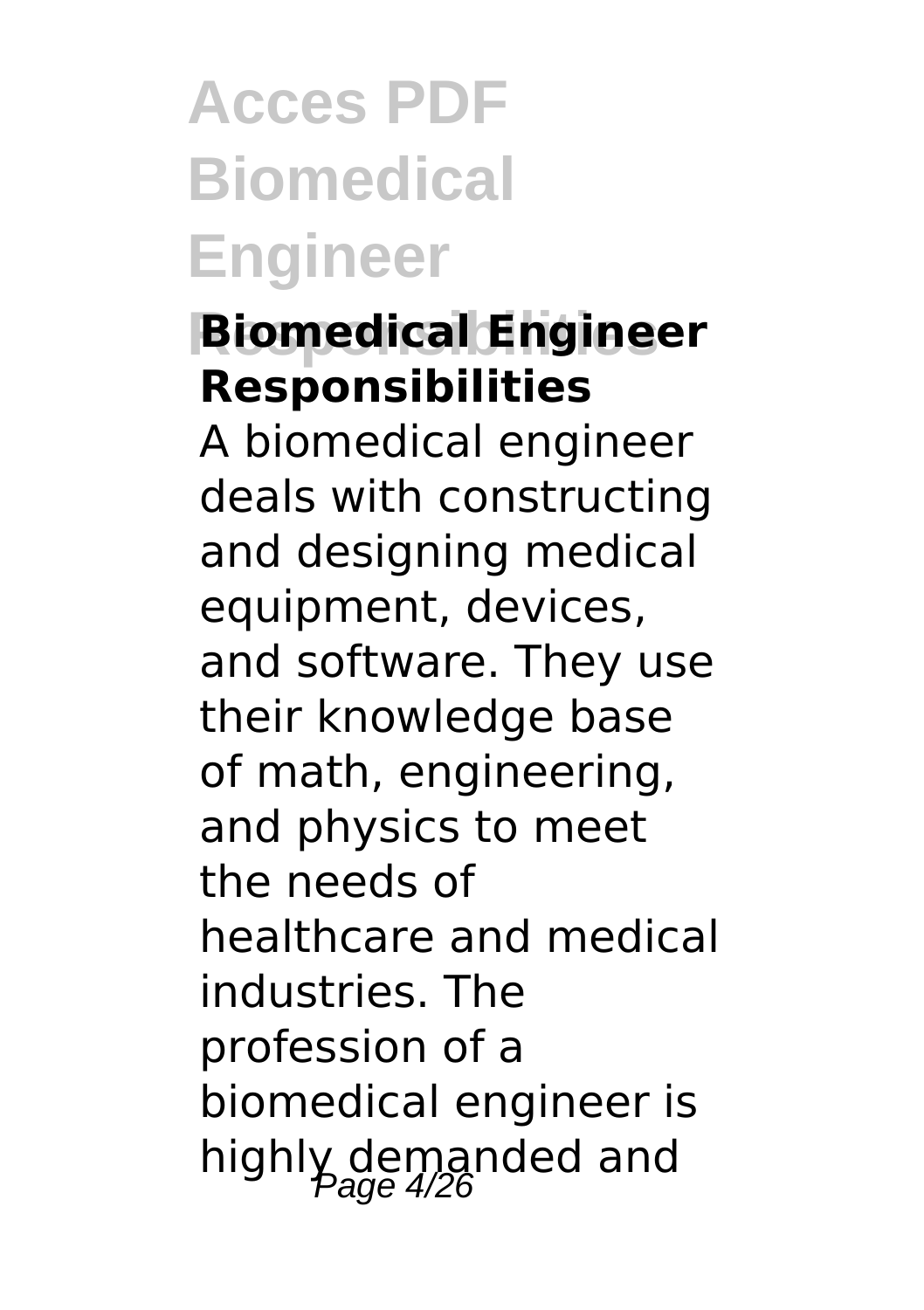**Acces PDF Biomedical Engineer** requires a strong **Responsibilities** educational background.

### **Biomedical Engineer Job Description, Duties & Info. (2020)** Biomedical engineers' responsibilities can depend on their specialties, but some common duties include: Design, develop, and test all aspects of medical/surgical components,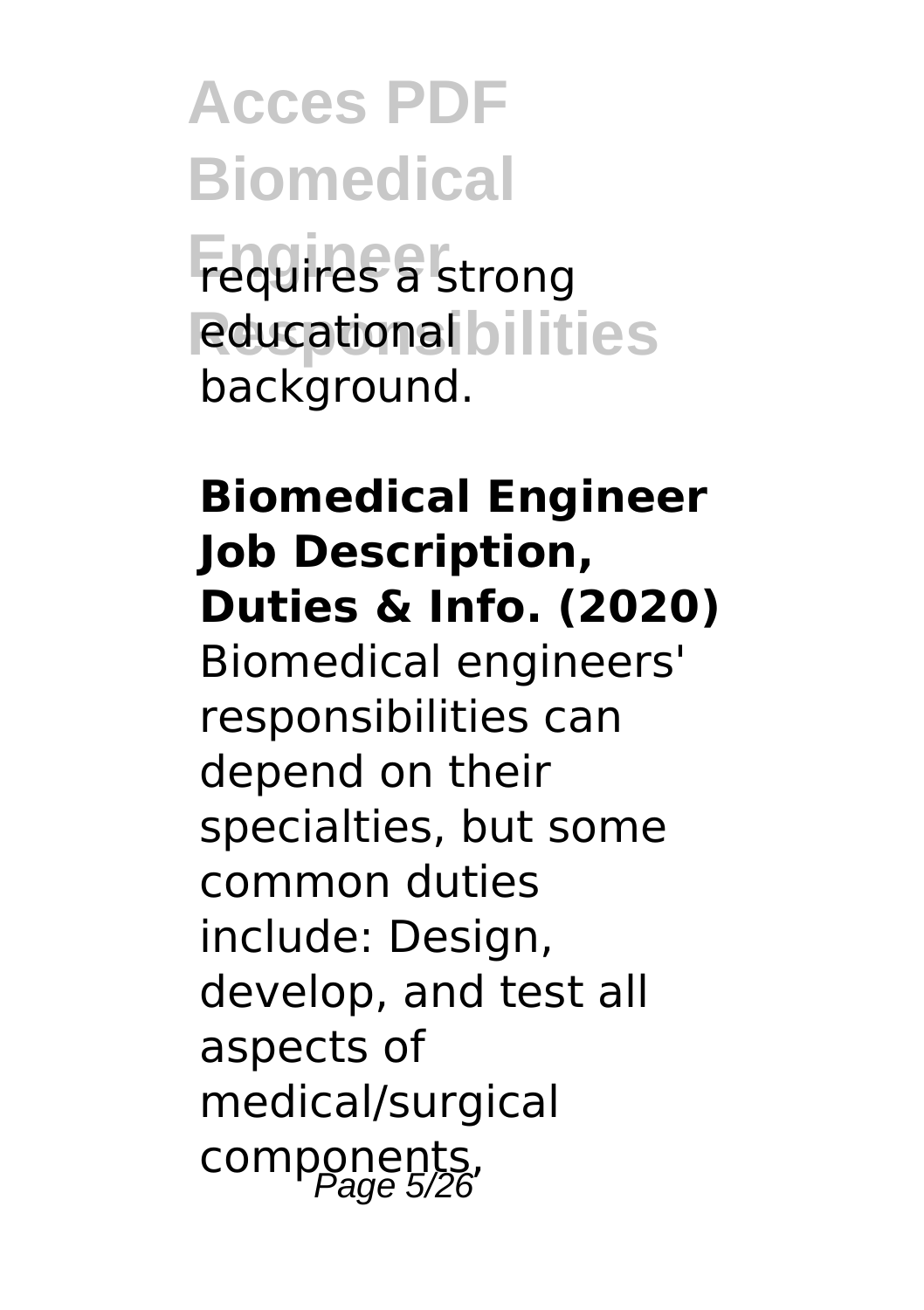**Engineer** equipment, and **instruments. Work with** cross-functional teams to test prototypes. Analyze failure, corrective and preventive action to respond to customer complaints.

### **Biomedical Engineer Job Description: Salary, Skills, & More**

Job Responsibilities of a Biomedical Engineer The job responsibilities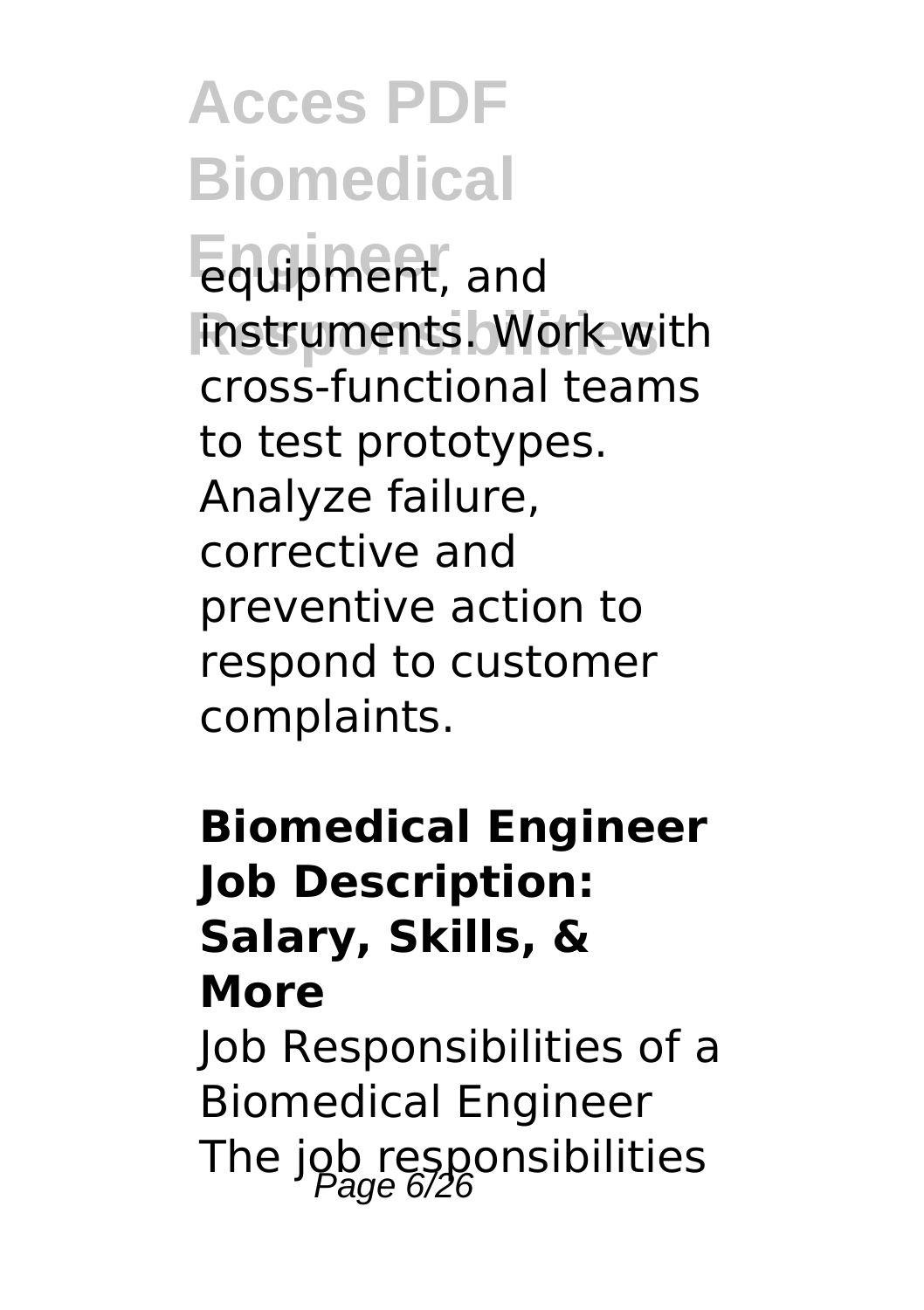**Enabiomedical** engineer are as ties follows: Maintaining and enhancing the medical equipment : Biomedical engineers are responsible for the enhancement of the medical equipment used in biomedical laboratories.

### **Job Descriptions of a Biomedical Engineer**

Job Duties and Tasks for: "Biomedical Engineer", 1) Advise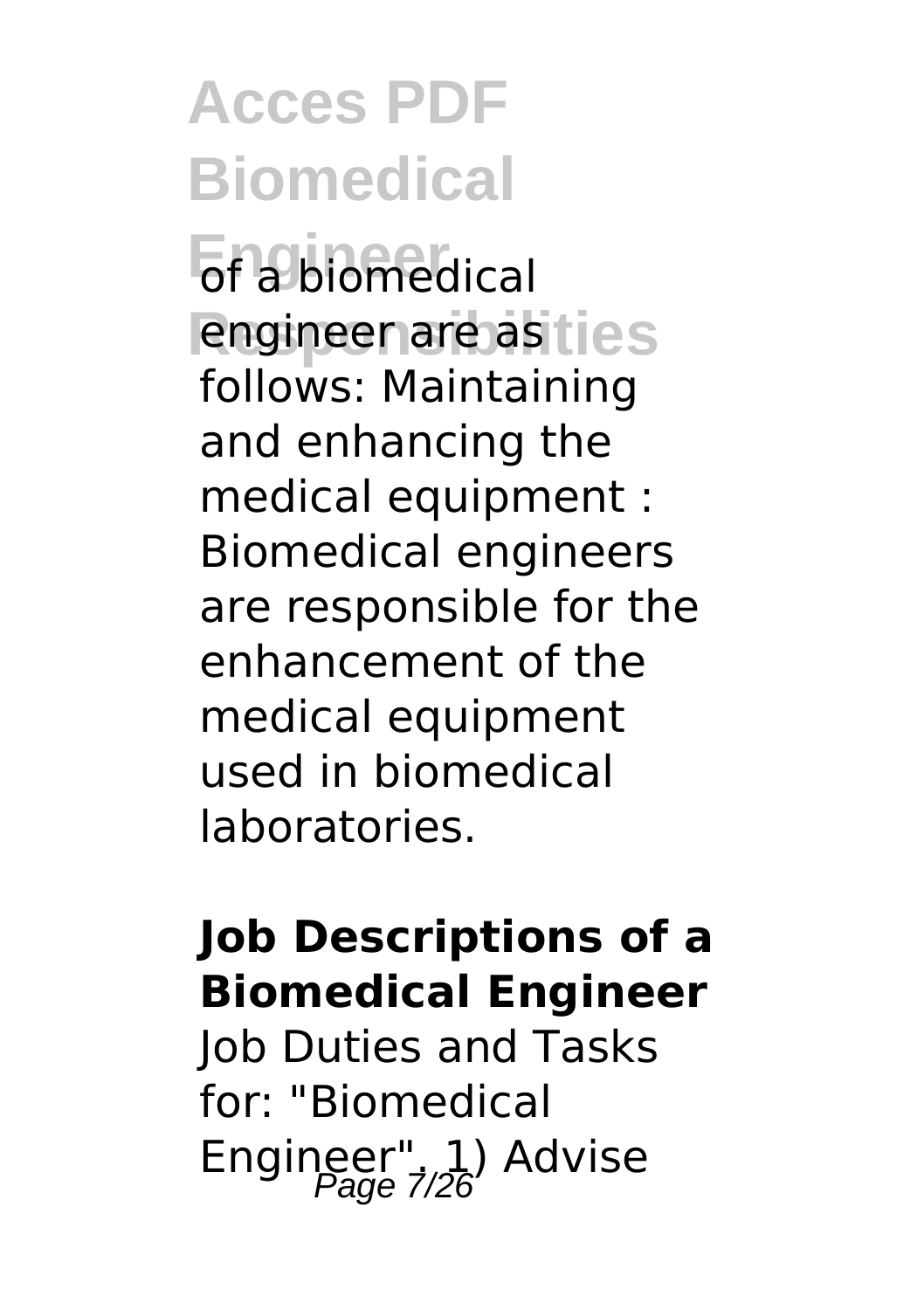**Endlassist** in the application of lities instrumentation in clinical environments. 2) Conduct research, along with life scientists, chemists, and medical scientists, on the engineering aspects of the biological systems of humans and animals. 3) Design and develop medical diagnostic and clinical ...

## **Biomedical Engineer**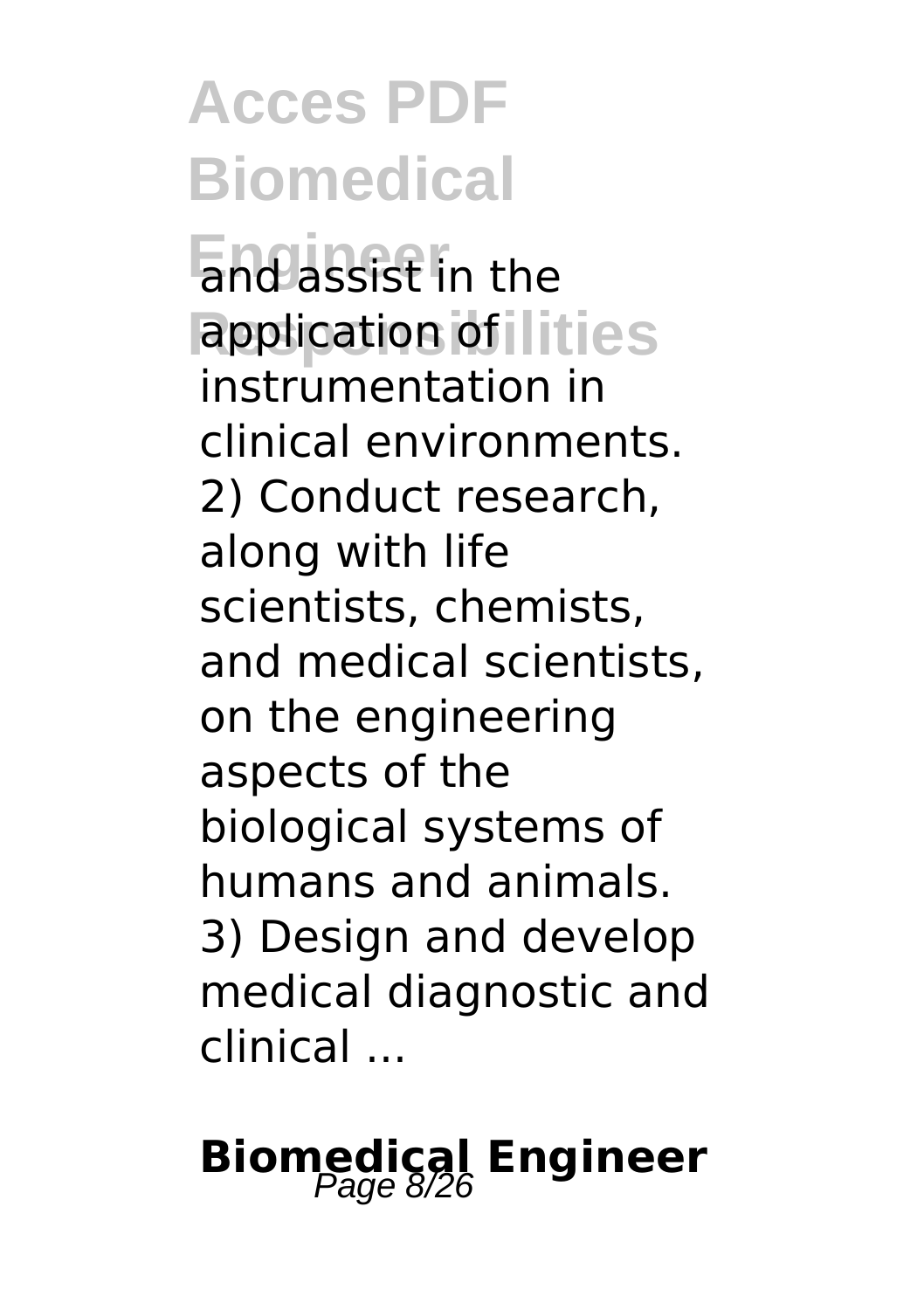### **Acces PDF Biomedical Engineer Job Description, Puties and Jobs - S Part 1** Biomedical Engineer Responsibilities: Designing and creating biomedical technology such as artificial internal organs and body parts, machines, equipment, and software that can be used for diagnosing and treating medical problems. Installing and calibrating biomedical machines,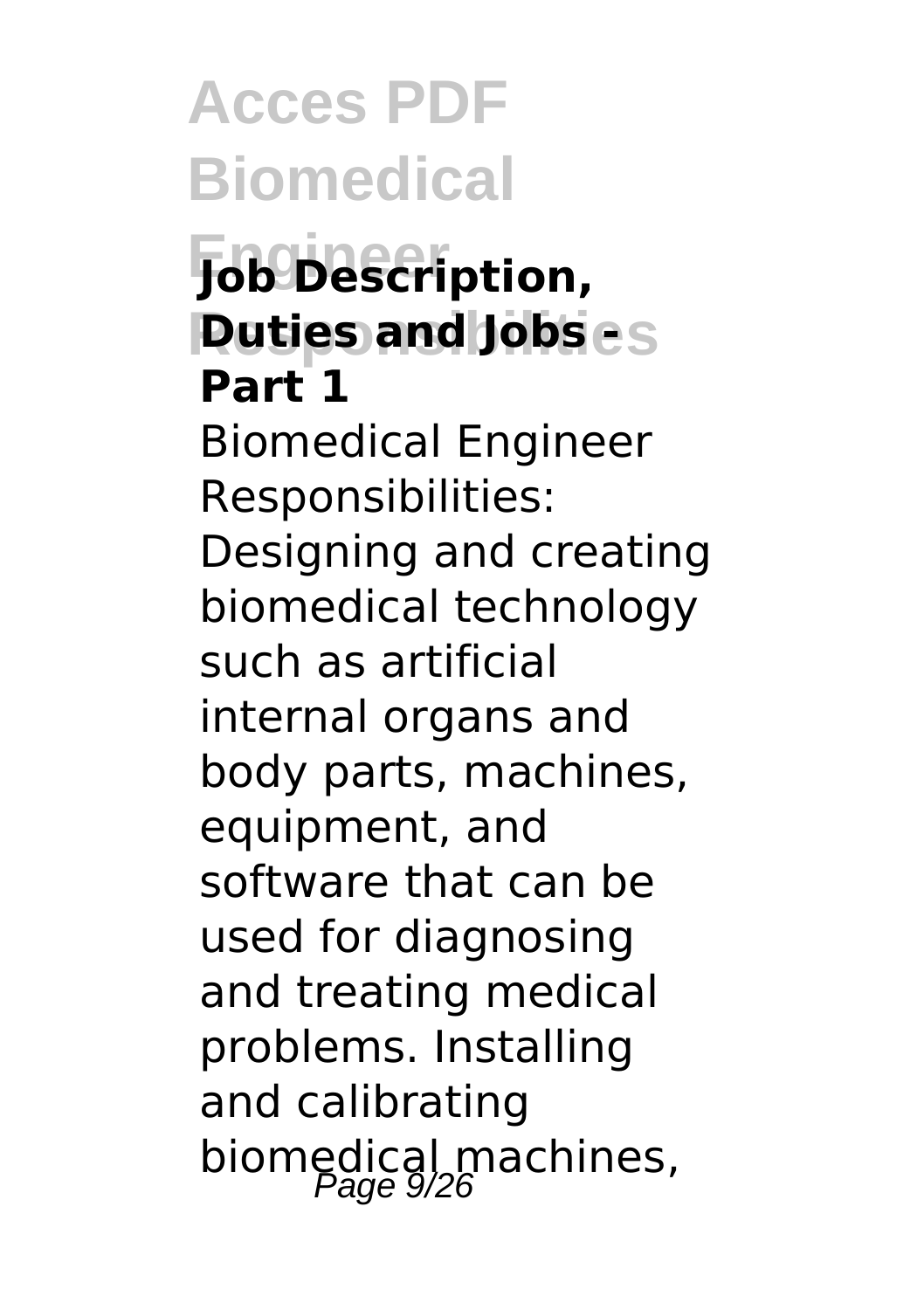**Acces PDF Biomedical Engineer** equipment, and software.sibilities

#### **Biomedical Engineer Job Description - Betterteam**

Biomedical engineers must be able to analyze the needs of patients and customers to design appropriate solutions.

Communication skills. Because biomedical engineers sometimes work with patients and frequently work with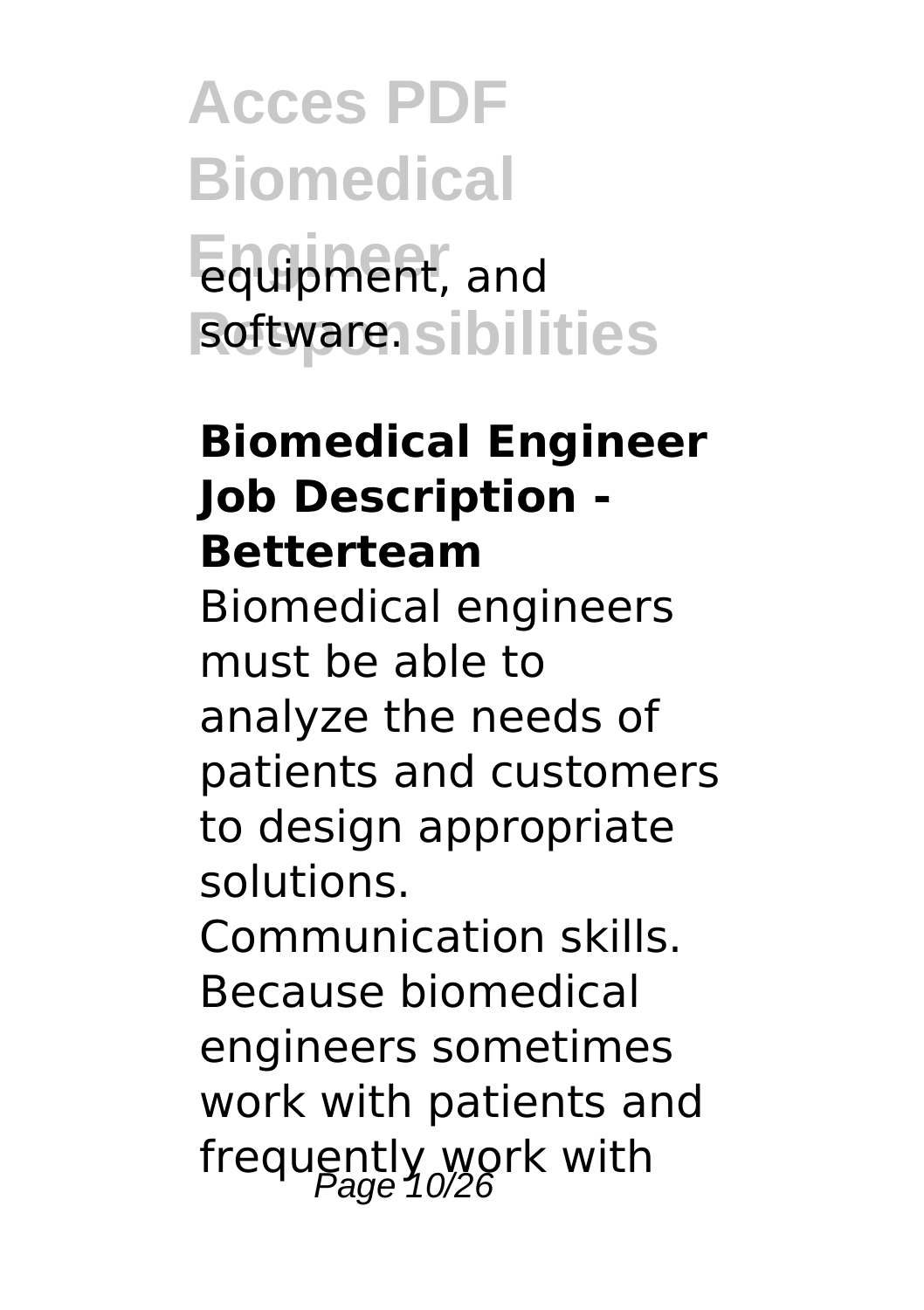**Enedical scientists or** other engineers, they must be able to express themselves clearly. Listening skills.

### **Biomedical Engineer Career Profile | Job Description ...**

Biomedical engineers are responsible for developing medical instruments. Special medical devices are needed for various uses in hospitals, such as eye lasers, heart-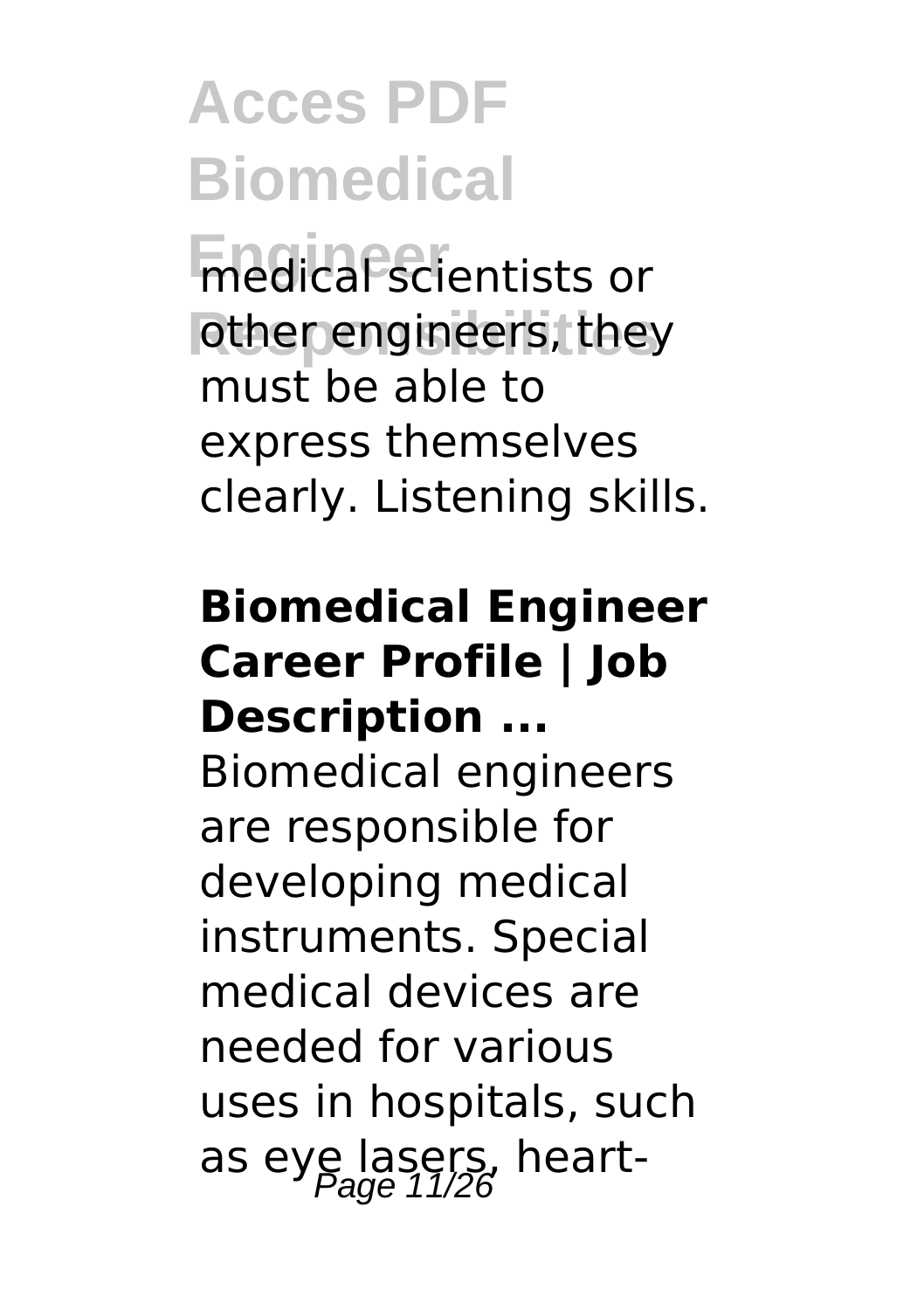**Engineer** lung machines, radio **Responsibilities** transmitters and MRI machines. It takes trained and skilled professionals to create these complex machines.

### **Duties & Responsibilities for Biomedical Engineers ...** Examples of Biomedical Engineer responsibilities Work with scientists and specialists to research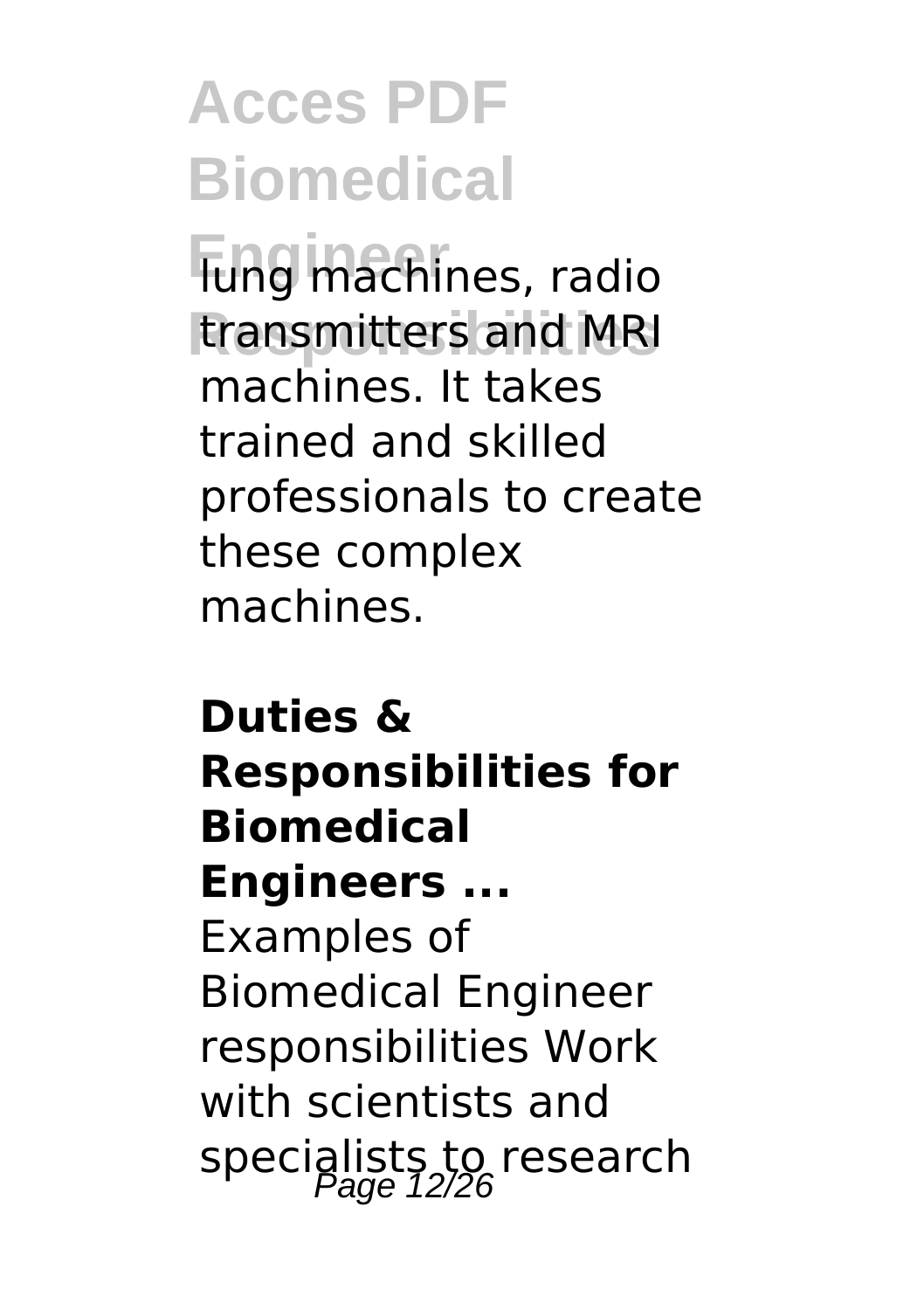**Engineer** the biological systems **Responsibilities** of humans and animals and apply that knowledge to new medical procedures and products. Design, test and implement new processes for creating biomedical equipment, products and surgical procedures.

### **Biomedical Engineer Job Description | Indeed** Biomedical clinical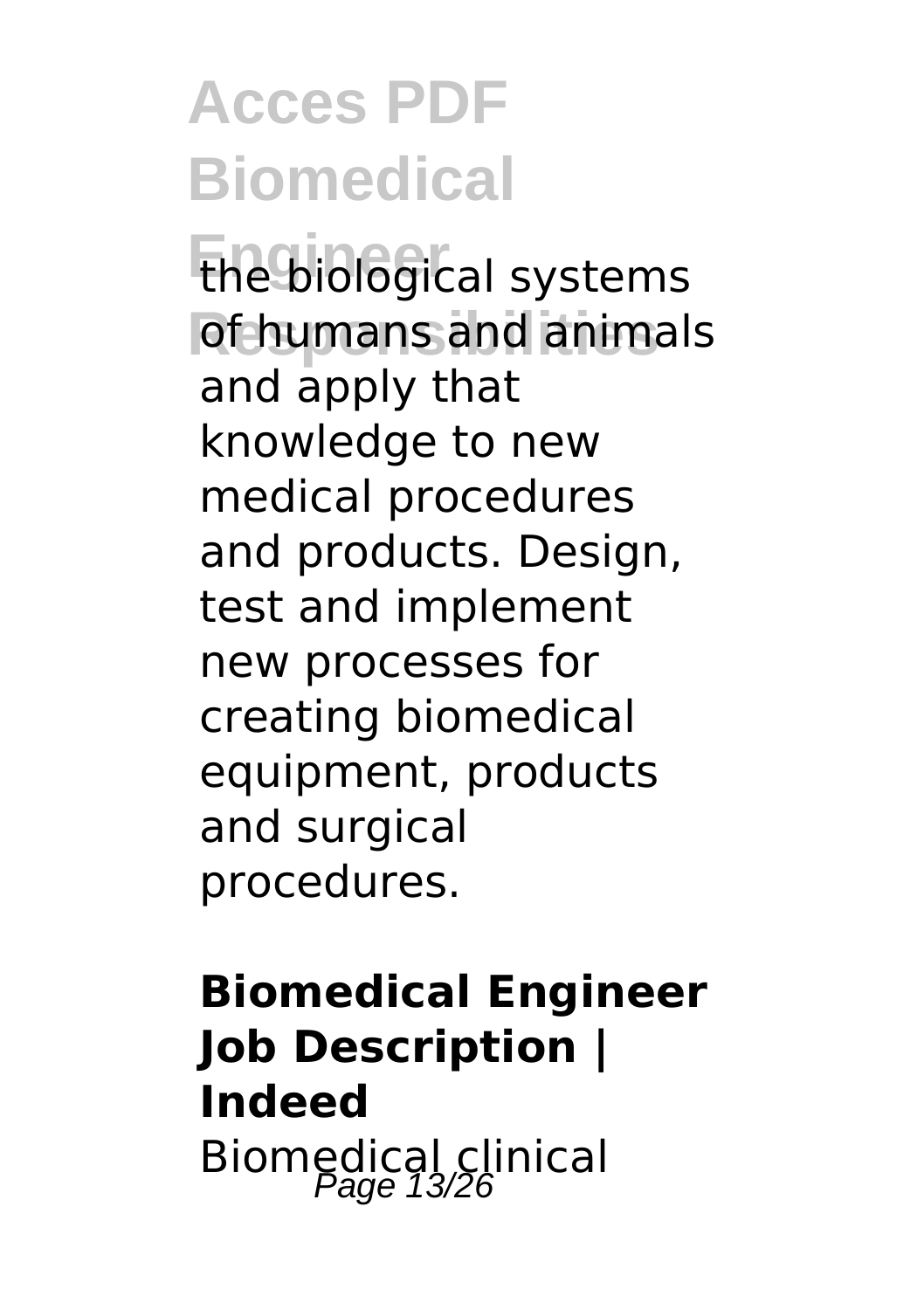**Engineer** engineers use their design skills and  $\textsf{ies}$ knowledge of biological systems to help develop everything from artificial tissues and drug therapies to diagnostic equipment and patient...

### **Biomedical Clinical Engineer: Job Description, Duties and ...**

Are you considering the biomedical engineering career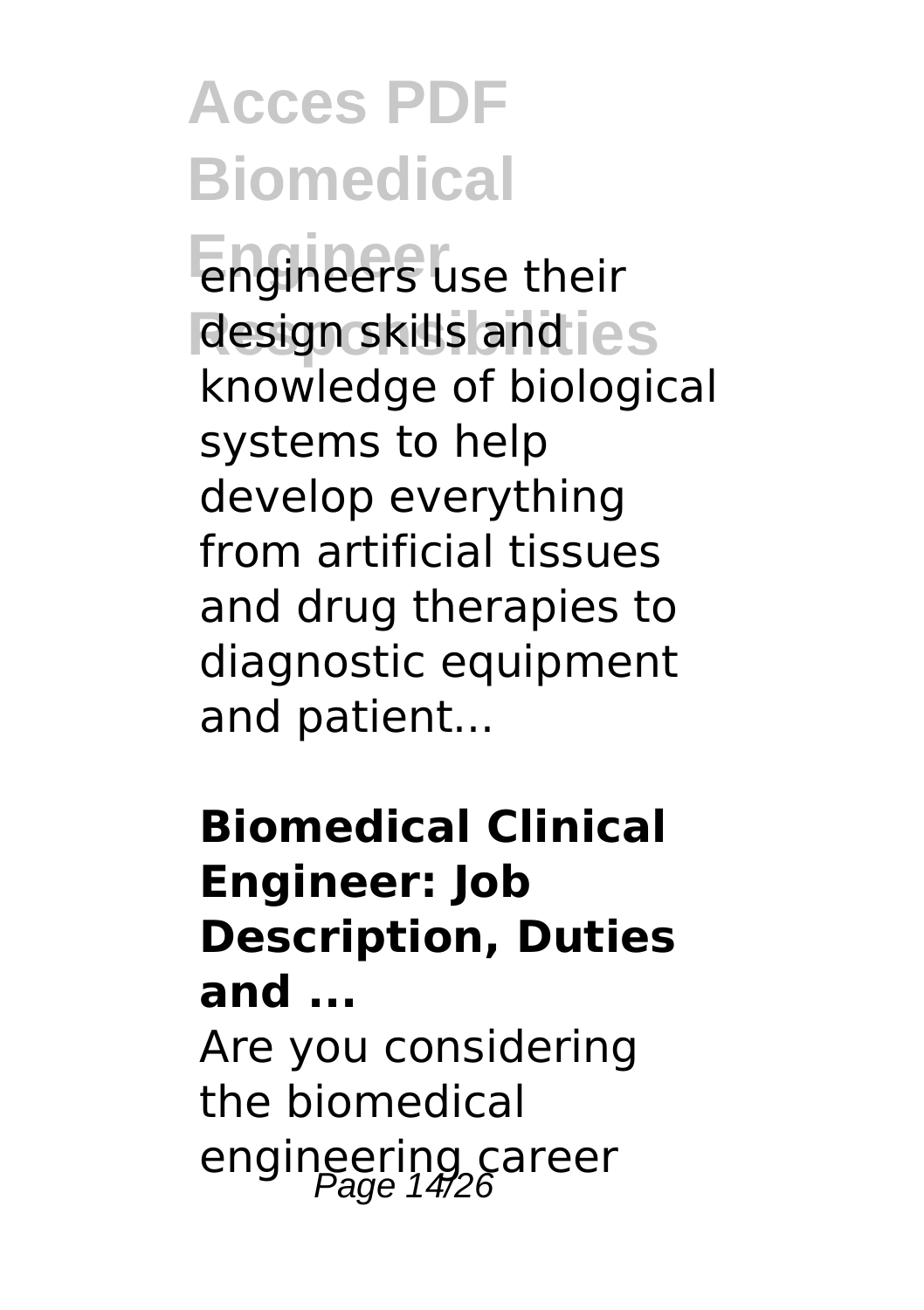**Engineer** path? Biomedical **Responsibilities** engineer explains all about their job role, salary and whether this is the right profession for you. 1. Biomedical Engineering Career Path: What Does a Biomedical Engineer Do? A biomedical engineer designs biomedical equipment such as artificial organs, body parts, and machines that are used for […]

Page 15/26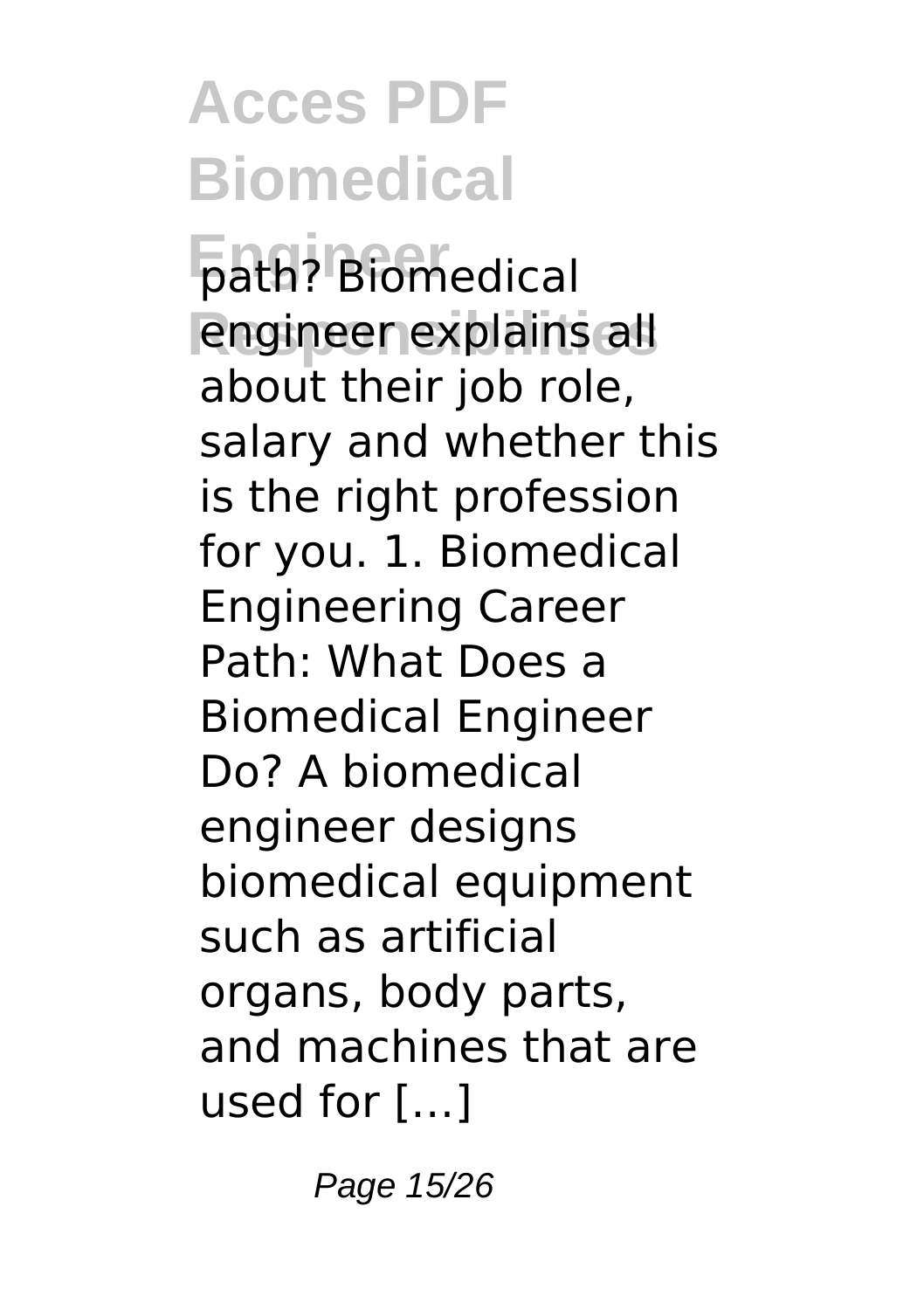**Acces PDF Biomedical Engineer Biomedical Responsibilities Engineering Career Path: Scope, Prospects & More** Biomedical engineers work with a wide range of medical, technical and administrative staff and, at times, patients. Responsibilities of the job include: designing, testing and implementing new medical procedures, such as computeraided surgery and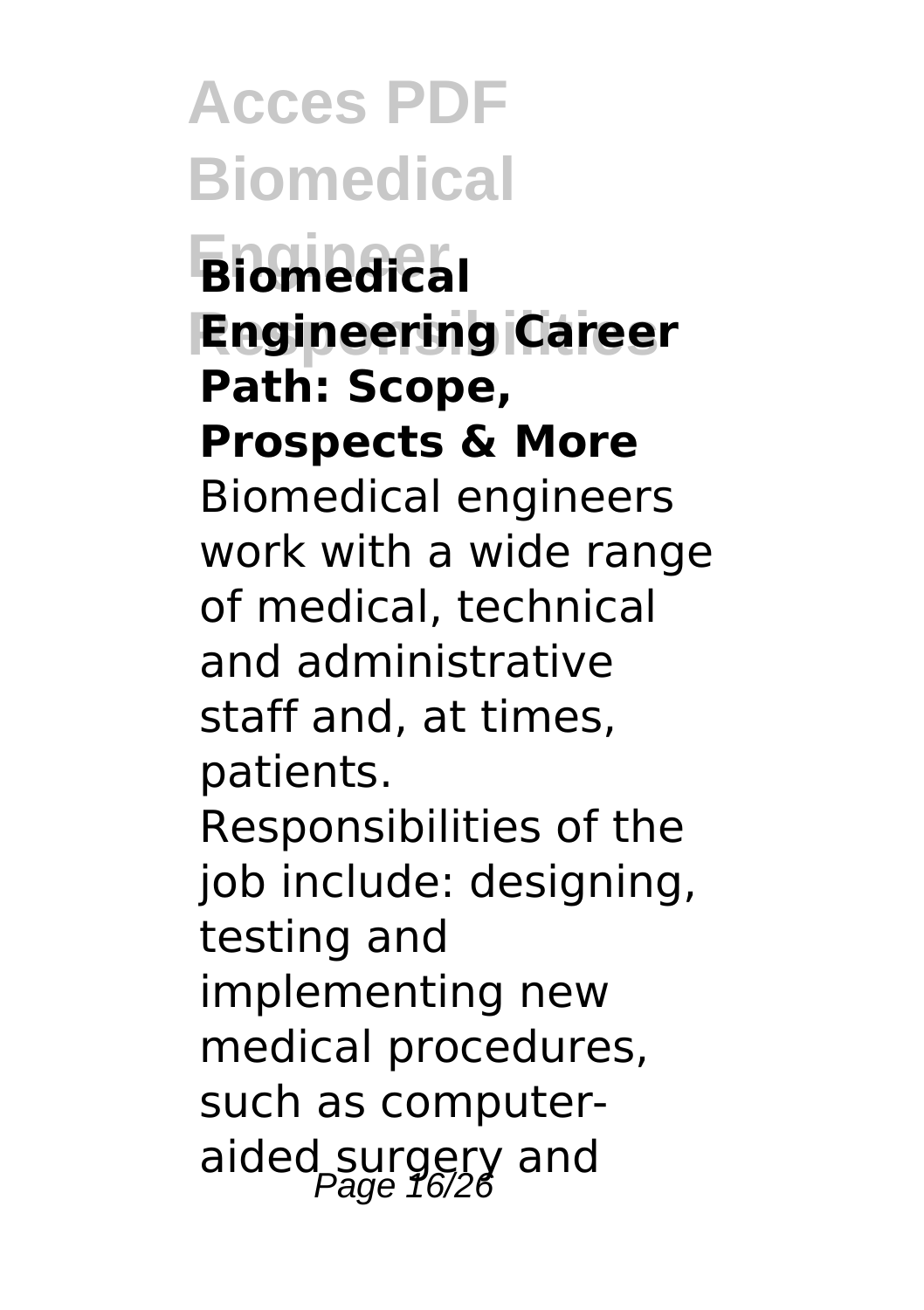**Engineer** tissue engineering designing, developing, testing and modifying products, equipment and devices

### **Biomedical engineer: job description | TARGETjobs** As a biomedical engineer you'll apply engineering principles and materials

technology to healthcare equipment. You'll research, design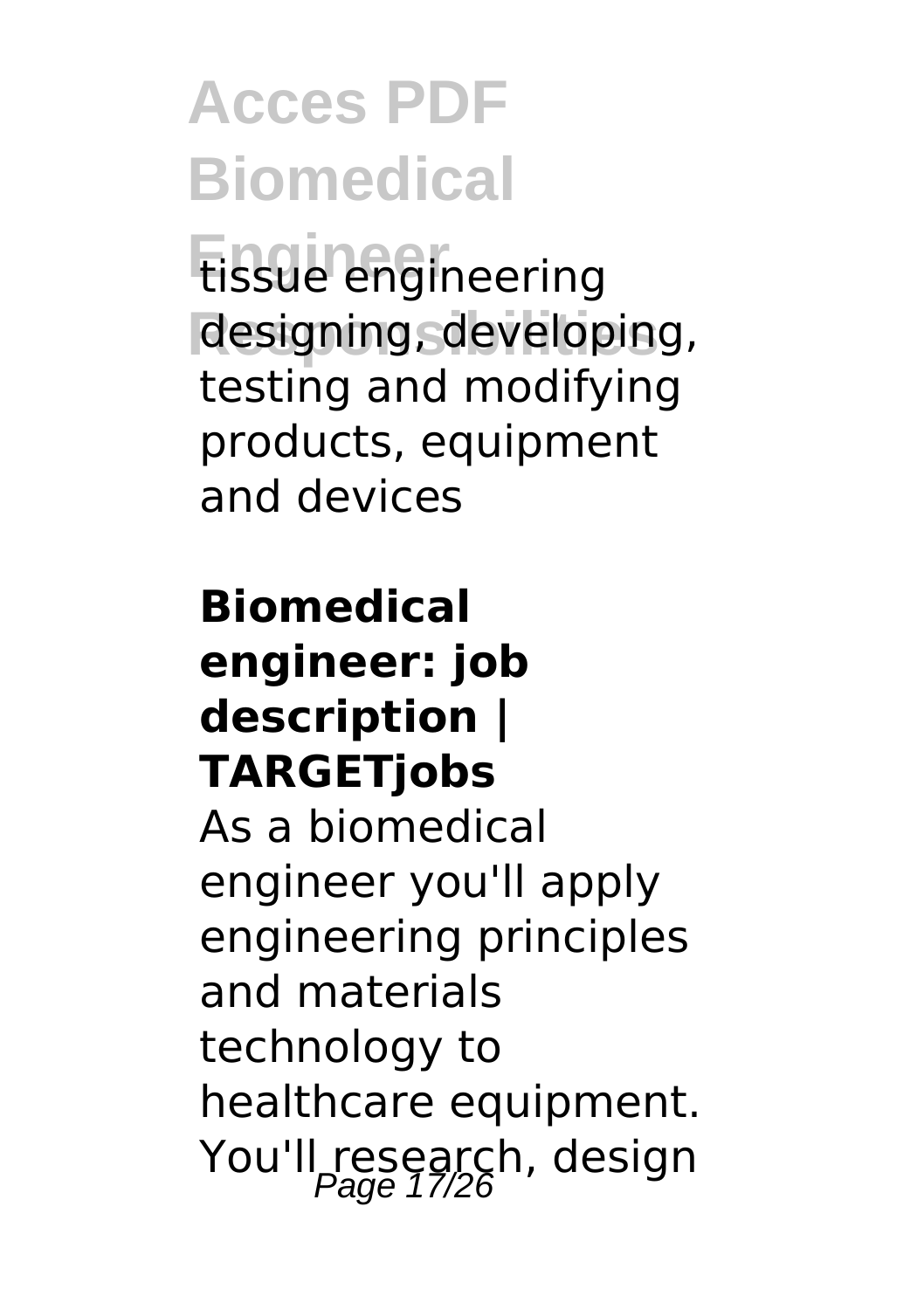**End develop medical** products, such as joint replacements or robotic surgical instruments, design or modify equipment for clients with special needs in a rehabilitation setting or manage the use of clinical equipment in hospitals and the community.

**Biomedical engineer job profile | Prospects.ac.uk** Page 18/26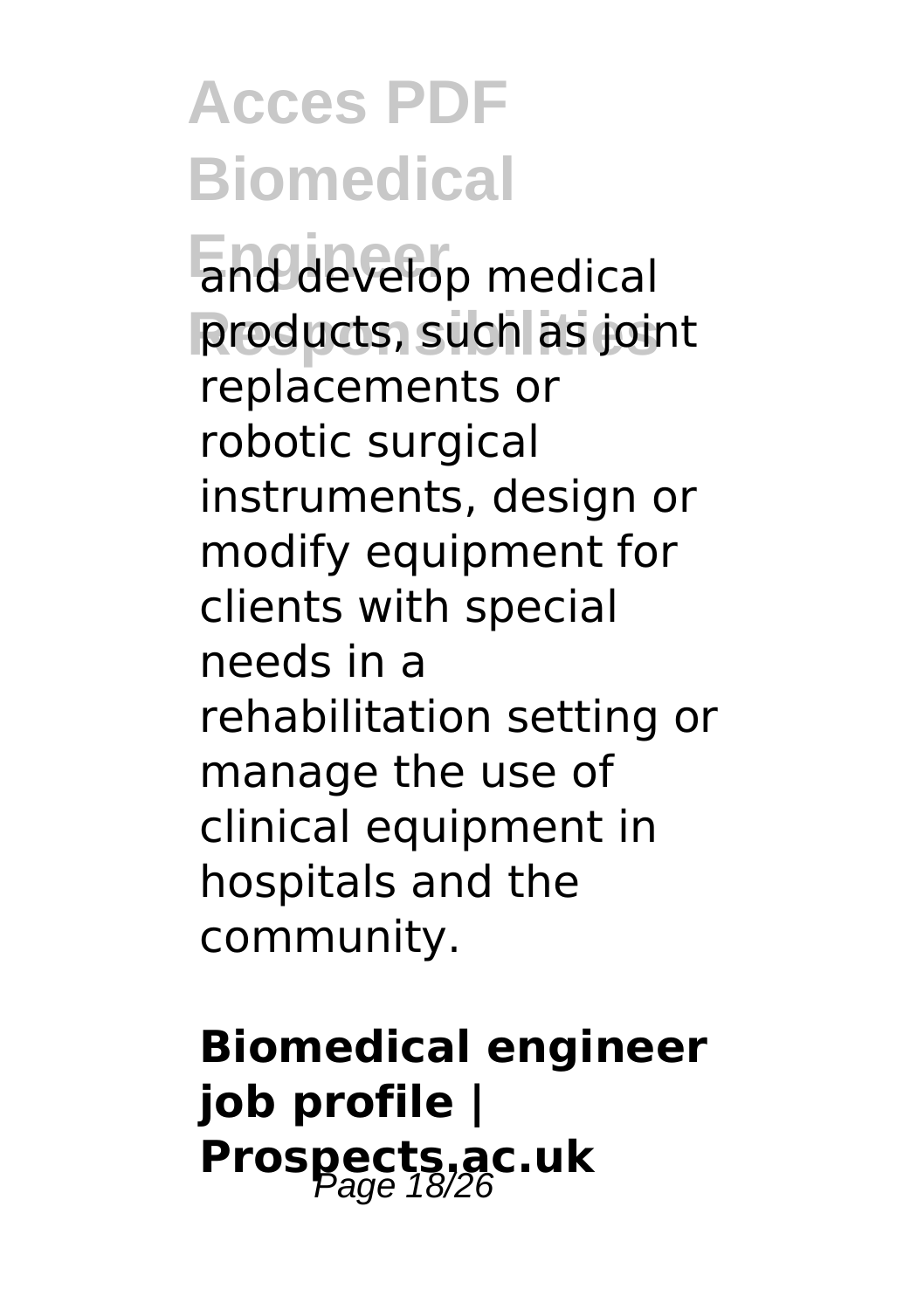**Engineer** Biomedical engineers are involved in the s design, testing and development of a variety of medical devices, such as prosthetic limbs, artificial valves, joint replacements and other clinical equipment. The main objective of this line of work is to utilise your knowledge of engineering and material sciences for use in the medical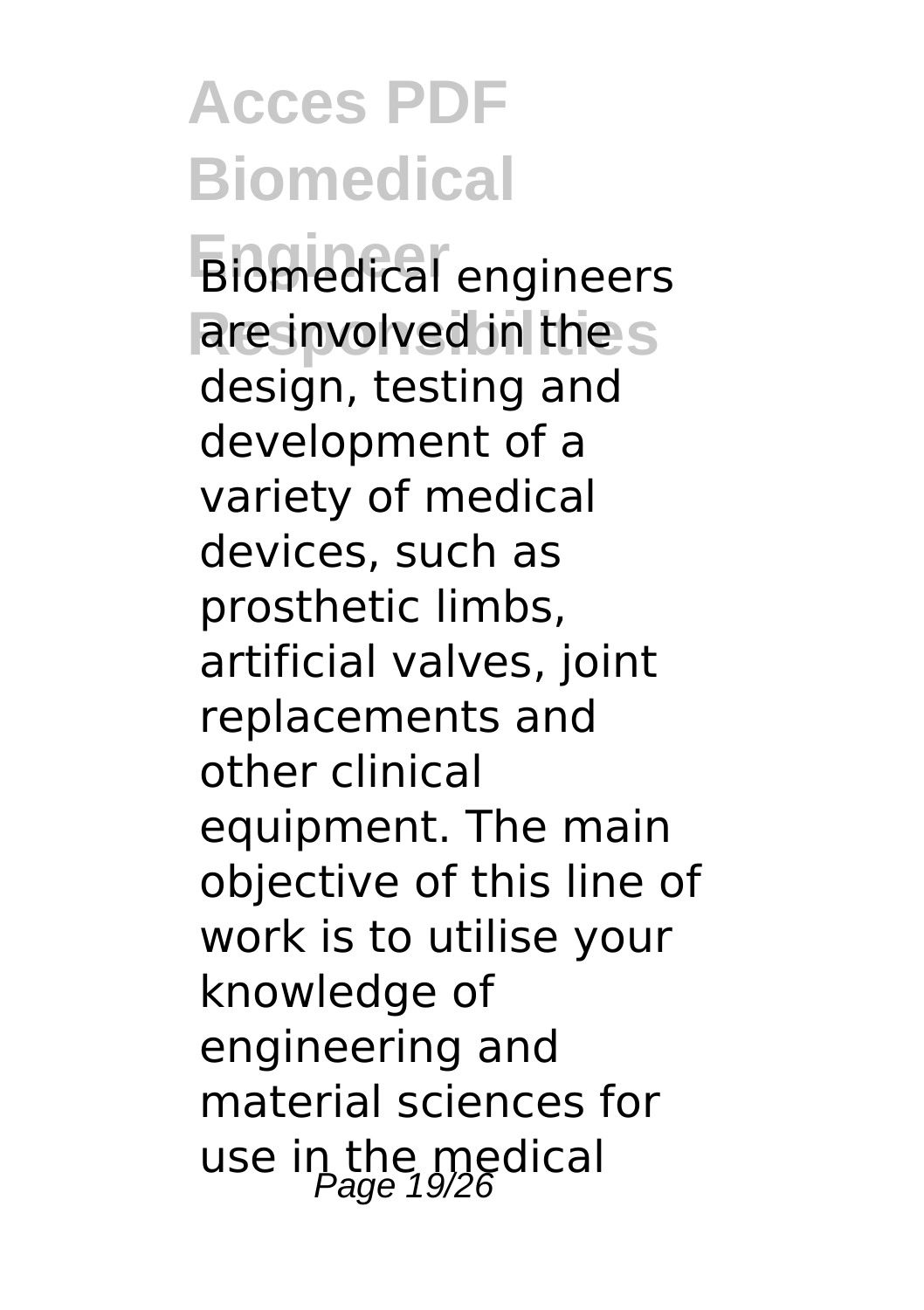**Acces PDF Biomedical Field**.ineer **Responsibilities Biomedical Engineer【Job Description, Salary & Benefits】** Biomedical Engineering Director directs, coordinates and governs all functions related to safety testing, repair, and maintenance of biomedical patient care equipment. Provides training and technical leadership to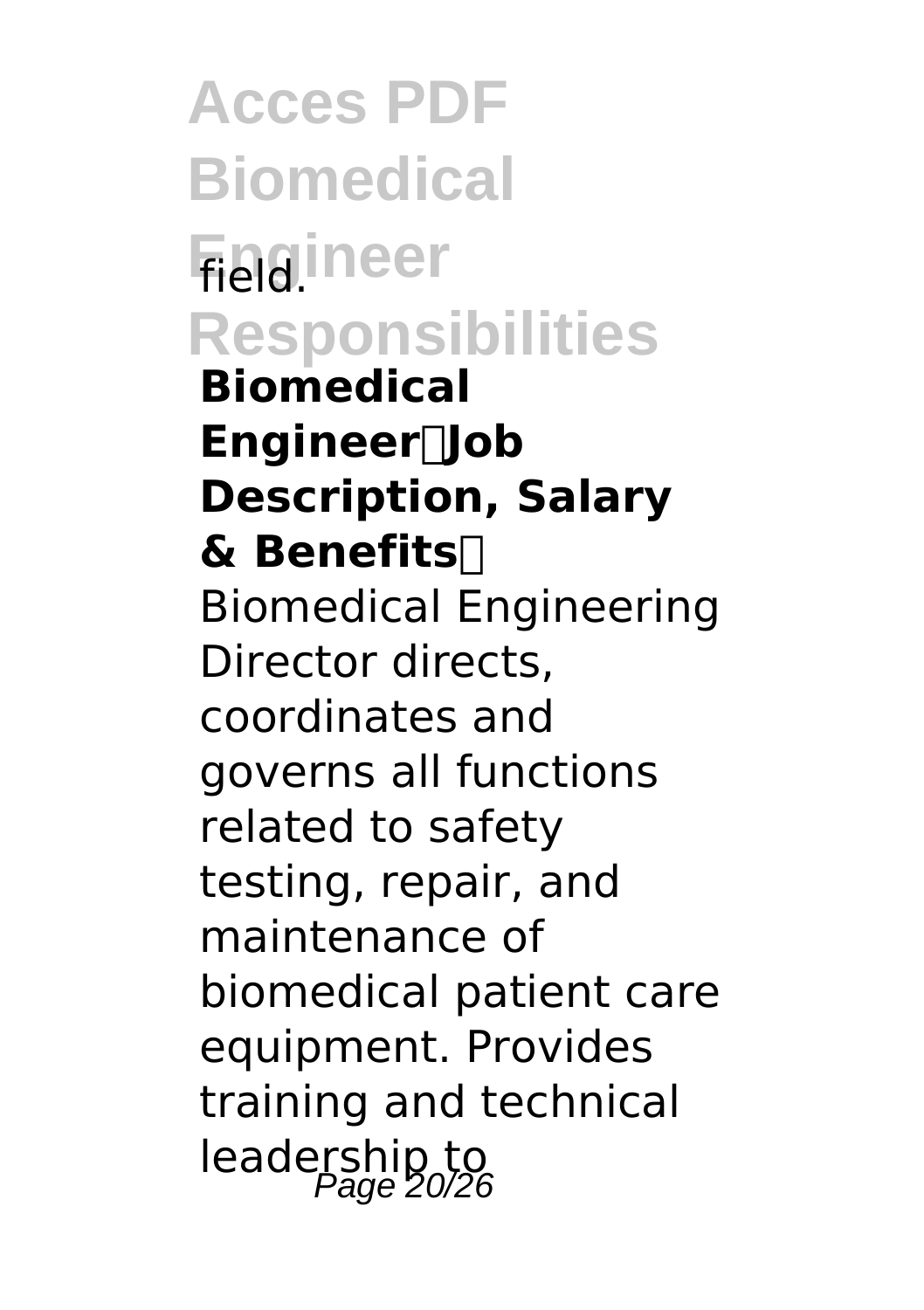**Eppropriate patient** care personnel ities regarding equipment operations, standards, and maintenance.

### **Biomedical Engineering Director Job Description | Salary.com** Biomedical engineers work for engineering companies, hospitals, medical supply companies, and medical technology firms. Common duties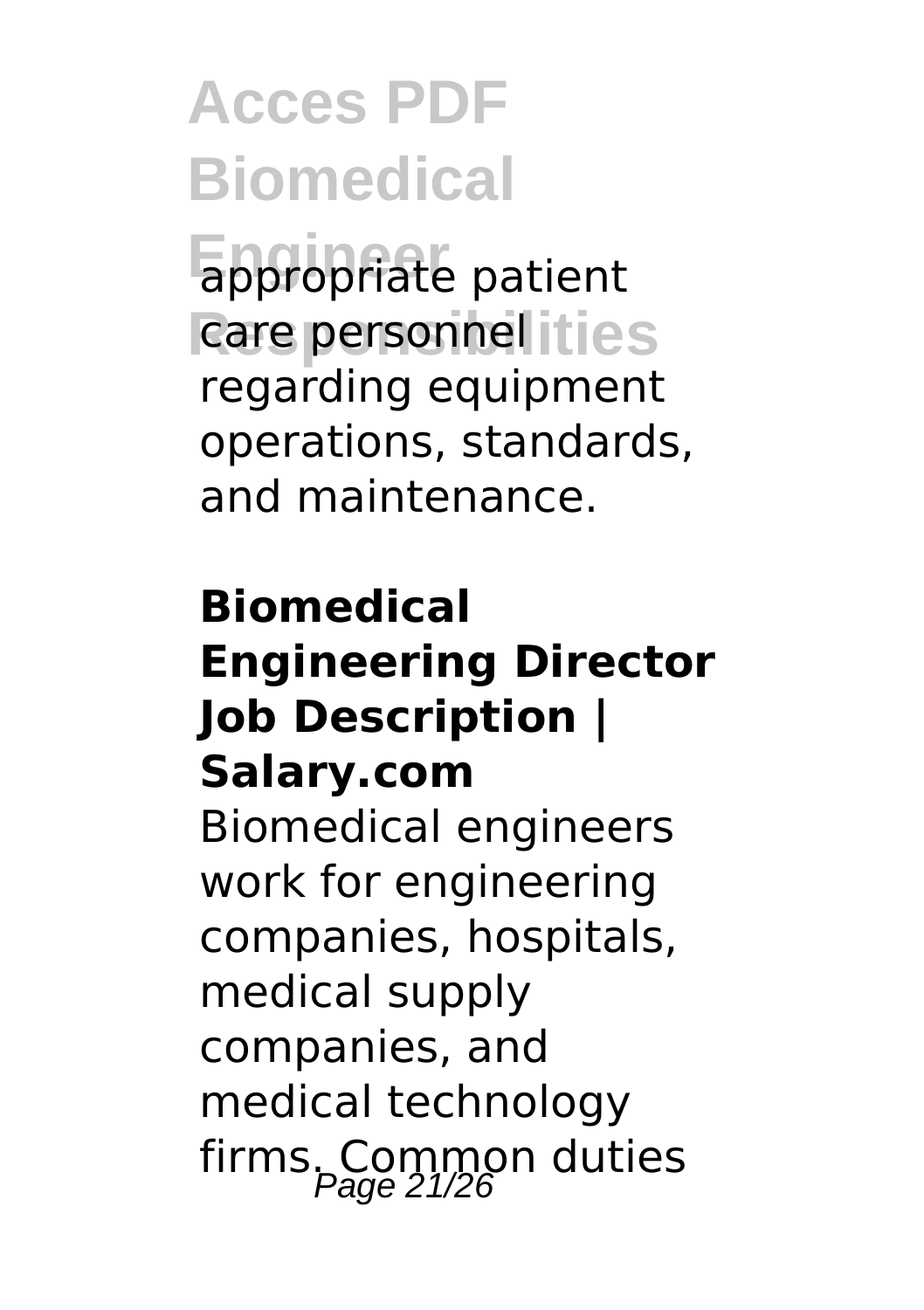**Acces PDF Biomedical Engineer** of biomedical **Responsibilities** engineers include designing and evaluating...

### **Biomedical Engineer: Job Duties & Career Requirements**

Biomedical Engineer Job Duties Participate in medical trials and research to evaluate the effectiveness of medical devices. Design and build medical devices,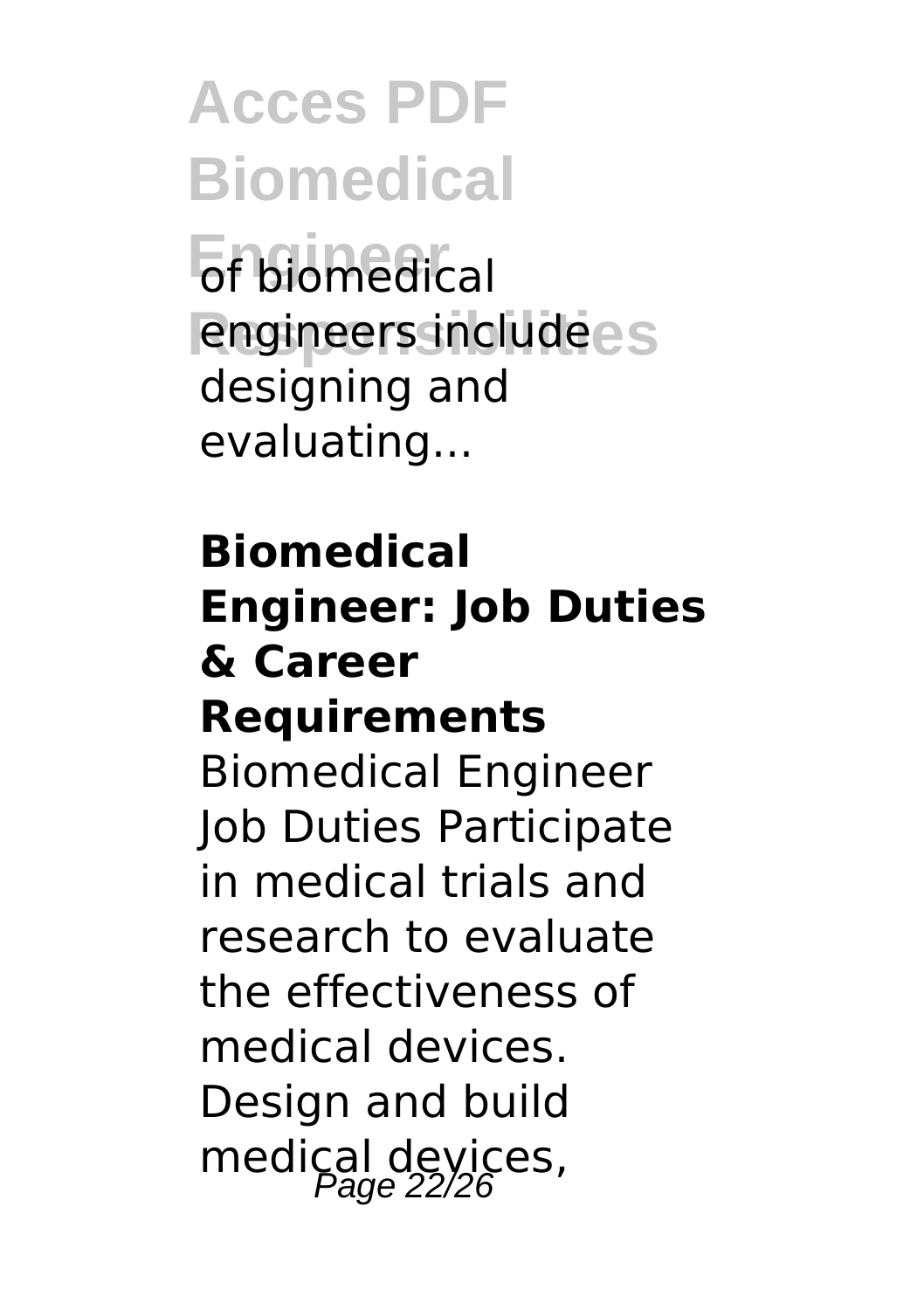**Enginetic limbs,** research software, s data-gathering tools, monitoring tools, and other items. Carry out repair and support for existing devices.

### **Biomedical Engineer Job Description, Qualifications, and**

**...**

Biomedical engineers employed in the commercial sector usually follow the chartered engineering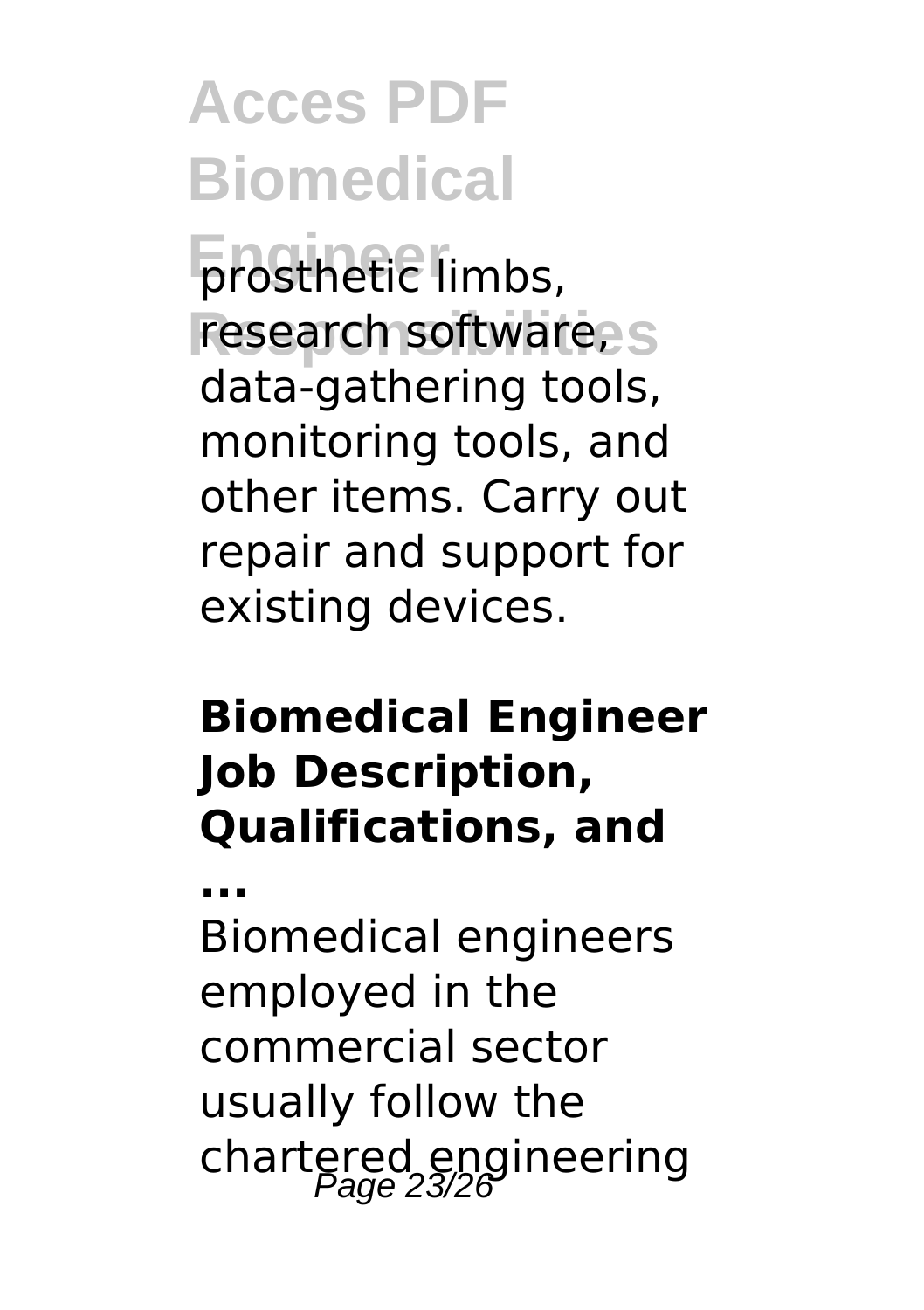**Foute and career** progression is based on overall experience, organisational hierarchy, specialist expertise and professional qualifications.

### **Biomedical Engineer Job Description | AllAboutCareers**

Biomedical Engineer Job Duties and Responsibilities Find solutions for biological and medical problems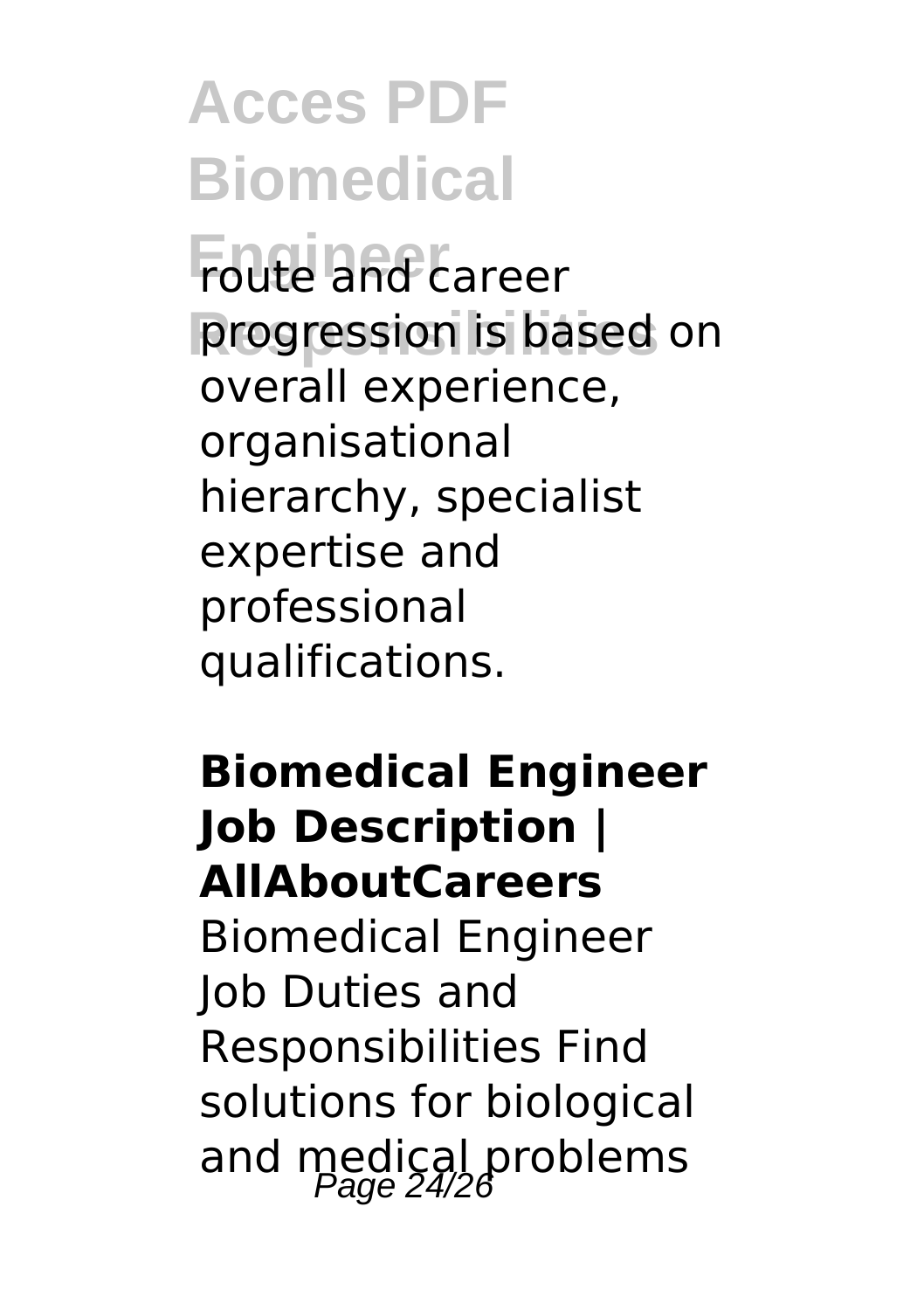**Engineer** through innovative designs, programs, s tests, etc. Innovate new technologies to improve the lives of those with disabilities and health problems Design and create new equipment and devices for practical medical use

Copyright code: [d41d8cd98f00b204e98](/sitemap.xml) [00998ecf8427e.](/sitemap.xml) Page 25/26